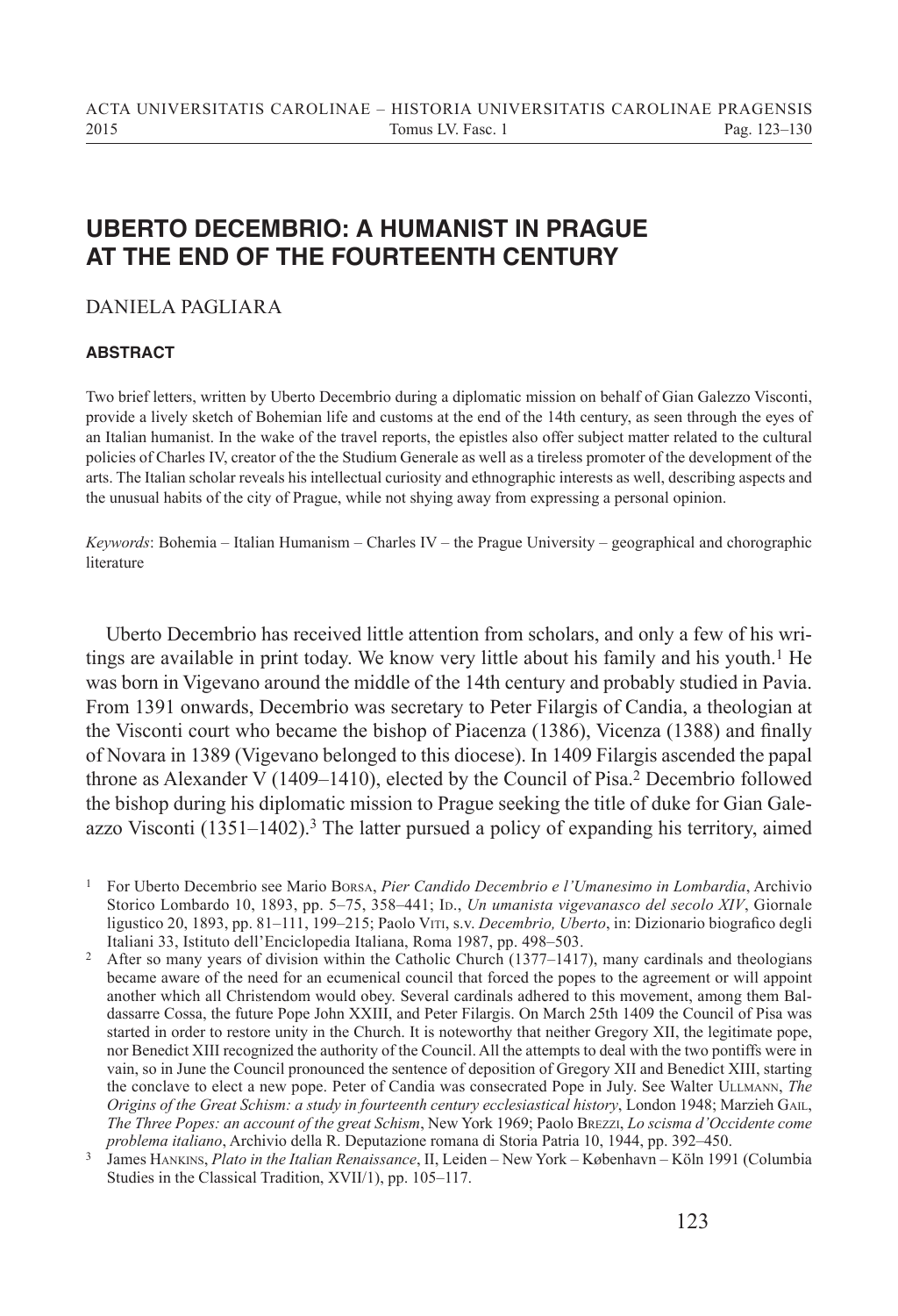at the formation of a vast centralized state, and therefore would have taken advantage of the contemporary crisis of the major Italian powers. His main purpose was to receive official recognition from the emperor, because it would not only enhance his personal prestige, but also legitimize his claim to territories already conquered.4

The exact date of Decembrio's journey is uncertain, it probably took place at the end of the 1393, or perhaps at the beginning of 1394, and they stayed there till August 1395. On 5 September 1395, Decembrio had surely returned to Milan, because Visconti was proclaimed duke and Filargis delivered a Latin oration.5 Years later, in a letter written to the duke and the duchess of Milan in 1477, his son Pier Candido, seeking to reclaim a house that had belonged to Uberto, said his father had stayed there 'per spacio de tri ani'.6 During the long period of his stay in the Bohemian capital, Uberto was able to observe some of the peculiar aspects and habits of the city of Prague and its University.

The Italian humanist leaves us a vivid description of his impressions in two letters preserved in a manuscript in the Biblioteca Ambrosiana in Milan (Ambros. B 123 sup., ff.  $221r-222v$ , of which I hope soon to prepare a critical edition.<sup>7</sup> These letters were sent to a friend, who was erroneously identified as Coluccio Salutati by Attilio Hortis back in 18808 – an error probably caused by the fact that this collection of letters includes two actually sent to Salutati.

The letters are preserved in the latter part of the Ambrosian manuscript. During his lifetime, Decembrio had probably never intended to collect and arrange his letters. This may explain the small number of these letters (thirty four, including also those of the recipients),

- <sup>5</sup> The oration, not available in print, can be read in ms. Ambros. B 116 sup., ff. 30r–34v. For its description, Giliola Barbero, *Coluccio Salutati nel ricordo di Giovanni Tinti e di Antonio Loschi. Milano, Biblioteca Ambrosiana, B 116 sup*., in: Teresa De Robertis – Stefano Zamponi – Giuliano Tanturli (eds.), Coluccio Salutati e l'invenzione dell'Umanesimo. Firenze, Biblioteca Medicea Laurenziana, 2 novembre 2008 – 30 gennaio 2009, Mandragora, Firenze 2008, pp. 95–97.
- <sup>6</sup> C. Magenta, *I Visconti e gli Sforza nel castello di Pavia e loro attinenze con la Certosa e la storia cittadina. Documenti*, II, Milano 1883, p. 388: "Mio padre olim dicto Uberto de Vigievano, homo de bona fama e de reputazione, altre volte fu mandato in Boemia cum lo episcopo de Novaria, dicto domino Petro de Candia, per obtenire la dignità ducale da lo imperatore Vincislao a Prago, ove, dimorato per spacio de tre ani, revene cum lo dito privilegio ducale."
- <sup>7</sup> The Ambros. B 123 sup. is composed of two different manuscripts, the first 77 folii contain seven books of Petrarch's *Seniles*; and then it gathers the majority of the works of Uberto Decembrio. The codex was probably copied from an original autograph, or in any case very close to the author. One of the scribes was Pier Candido Decembrio, who copied ff. 79r, 131r and 216v–237r and added many rubrics. For the description of the manuscript see Mirella Ferrari, *La "littera antiqua" a Milan, 1417–1429*, in: R. Autenrieth (Hg.), Renaissance- und Humanistenhandschriften, München 1989 (Schriften des Historischen Kollegs. Kolloquien 13), pp. 13–29. See also Francesco Petrarca, *Manoscritti e libri a stampa della biblioteca ambrosiana*, eds. Marco Ballarini – Giuseppe Frasso - Carla Maria Monti, Milano 2004, pp. 55-56, 149.

<sup>4</sup> After Gian Galeazzo's death, Uberto established himself in Milan and in 1404 passsed from Peter of Candia's service into that of Filippo Maria Visconti. In Milan Uberto took part in the Greek lessons taught by Emanuel Chrysoloras. Decembrio collaborated with the Byzantine scholar in the drafting of the translation of Plato's *Republic*. With regard to this translation, see J. Hankins, *Plato in the Italian Renaissance*, I, pp. 108–117. See also Mario Vegetti – Paolo Pissavino (eds.), *I Decembrio e la tradizione della 'Repubblica' di Platone tra medioevo e umanesimo*, Atti del Convegno internazionale, Pavia – Vigevano 24–27 maggio 2000, Bibliopolis, Napoli 2005 ("Saggi Bibliopolis" 75), in particular, Daniela Mugnai Carrara, *La collaborazione fra Emanuele Crisolora e Uberto Decembrio: ideologia signorile all'origine della prima versione latina della 'Repubblica' di Platone e problemi di traduzione*, pp. 211–235; Antonio Rollo, *Gli inizi dello studio del greco in Lombardia*, pp. 237–265.

<sup>8</sup> Attilio Hortis, *La città di Praga descritta da un umanista nel MCCCXCIX*, Archeografo triestino 7, 1880, pp. 439–451.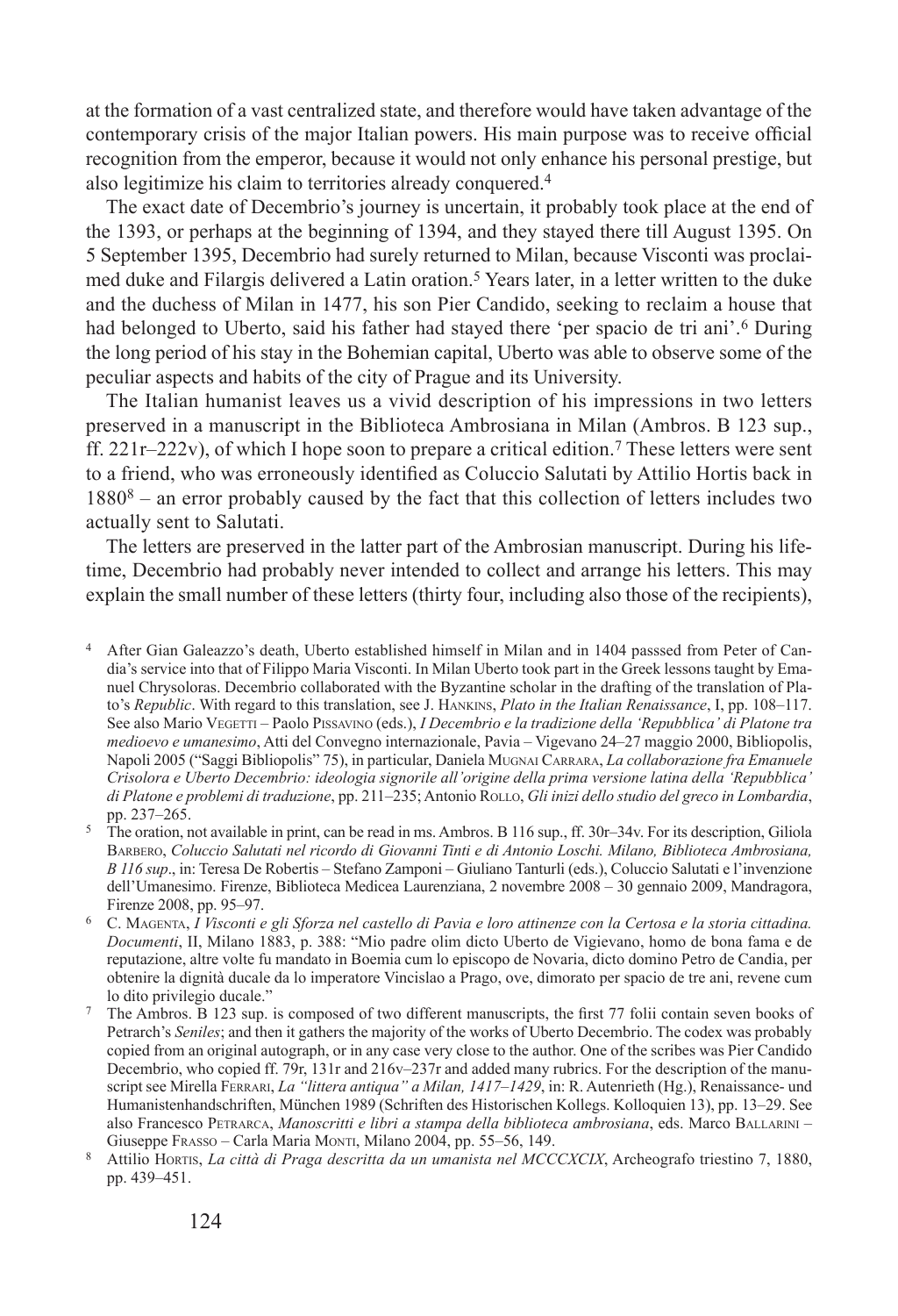despite the wide range of acquaintances and relationships that he must have had with many of his contemporaries during his long stay at the Filargis' service. The extant collection was compiled by his son Pier Candido, who, thirty years after his father's death.<sup>9</sup> had problems in dating them and in identifying their correspondents. From a philological point of view, it should be noted that the collection of letters begins with the following *inscriptio*: *Uberti Decembrii viri eruditissimi epistolarum liber incipit feliciter* (f. 216v). The first letter (ff. 216v–217v) is addressed to Coluccio Salutati (in capital letters we can read: '*Ubertus Colucio pierio sal*.').10 The third, the fourth, the fifth and the sixth letters have the same addressee, a friend (*ad amicum*), and they present annotations on the margin written by the copyist-editor Pier Candido, concerning contents and recipient. The third deals with the consolation from the miseries of human life; the other three were written while Uberto was in Prague, but only the last two describe the city. Their rubrics read: '*Ad eundem Pragensis urbis et nonnulla de moribus populi in ea existentis*'; '*Ad eundem de eadem urbe et moribus incolarum copiosius*'. But who was this friend?

Certainly he was a member of the Visconti court, if Decembrio referred to him writing '*in cancellaria illustris communis heri tecum plerumque loqui soleo*'. The mystery of his identity is soon solved, with reasonable certainty; we can identify him as Antonio Loschi, a prominent figure of Lombard humanism and a fierce and lively opponent of the positions taken by Salutati during the war between Milan and Florence. Indeed, Loschi's*Invectiva in Florentinos* (1397) provoked the passionate response of his former 'mentor' Salutati, who composed his *Invectiva in Antonium Loscum* as a manifesto celebrating *Florentina libertas*. 11

The *communis herus*, mentioned by Decembrio in his letter, was undoubtedly the powerful lord of Milan, Gian Galeazzo Visconti, as we can infer from a note in the right margin (mostly likely written by Pier Candido) where we can read: '*Iohannis Galeacii primi ducis Mediolani.*' The letters have a colloquial tone, and they are very different from those sent to Salutati, full of rhetorical devices. Uberto himself at the beginning writes to his interlocutor not to expect an *ornatus sermo*, because he will use his *materna vox*. 12 He describes the efforts of the journey during the freezing winter, between mountains covered with snow and impracticable paths. So these letters represent historical documents of considerable importance, because they are not only one of the most ancient descriptions of Prague made by a humanist (although Petrarch, referring to his journey in Prague in 1356, had already written some reflections on the city),  $13$  but they are also the result of personal observations.

- <sup>9</sup> Uberto died in Treviglio, on April 7th 1427. His corpse was then moved to Milan and buried in Sant'Ambrogio's Church.
- <sup>10</sup> See Francesco Novati, *Aneddoti viscontei. i: Uberto Decembrio e Coluccio Salutati*; *ii: Il viaggio del Decembrio in Boemia e la vera data dell'ambasceria viscontea a Venceslao re de' Romani*, Archivio Storico Lombardo 19, 1908, pp. 193–216. Another letter of the Ambros. B 123 is addressed to the Florentine secretary Salutati at f. 224r.
- <sup>11</sup> See Stefano Ugo BALDASSARRI, *La vipera e il giglio. Lo scontro tra Milano e Firenze nelle invettive di Antonio Loschi e Coluccio Salutati*, Roma 2012; Vittorio Zaccaria, *Antonio Loschi e Coluccio Salutati (con quattro epistole inedite del Loschi)*, Atti dell'Istituto Veneto di Scienze, Lettere ed Arti. Classe di scienze morali, lettere ed arti 129, 1970–1971, pp. 345–387; In., *Le epistole e i carmi di Antonio Loschi durante il cancellierato visconteo (con tredici inediti)*, Atti della Accademia Nazionale dei Lincei. Memorie. Classe di scienze morali, storiche e filologiche 18, 1975, pp. 367–443.
- <sup>12</sup> Milano, Biblioteca Ambrosiana, Ambros. 123 B sup., f. 221r: "Non ex me ornatum exigas sermonem. Materna tibi voce loquar quicquid ad os primum defluet."
- <sup>13</sup> Francesco Petrarca, *Le familiari*, IV, ed. Vittorio Rossi, Firenze 1933–1942. See *Fam.* xxi 1: "Ego vero nichil barbarum minus, nichil humanum magis profiteor me vidisse quam Cesarem et aliquot circa eum summos viros, [...] mites et affabiles, etiam si Athenis athicis nati essent."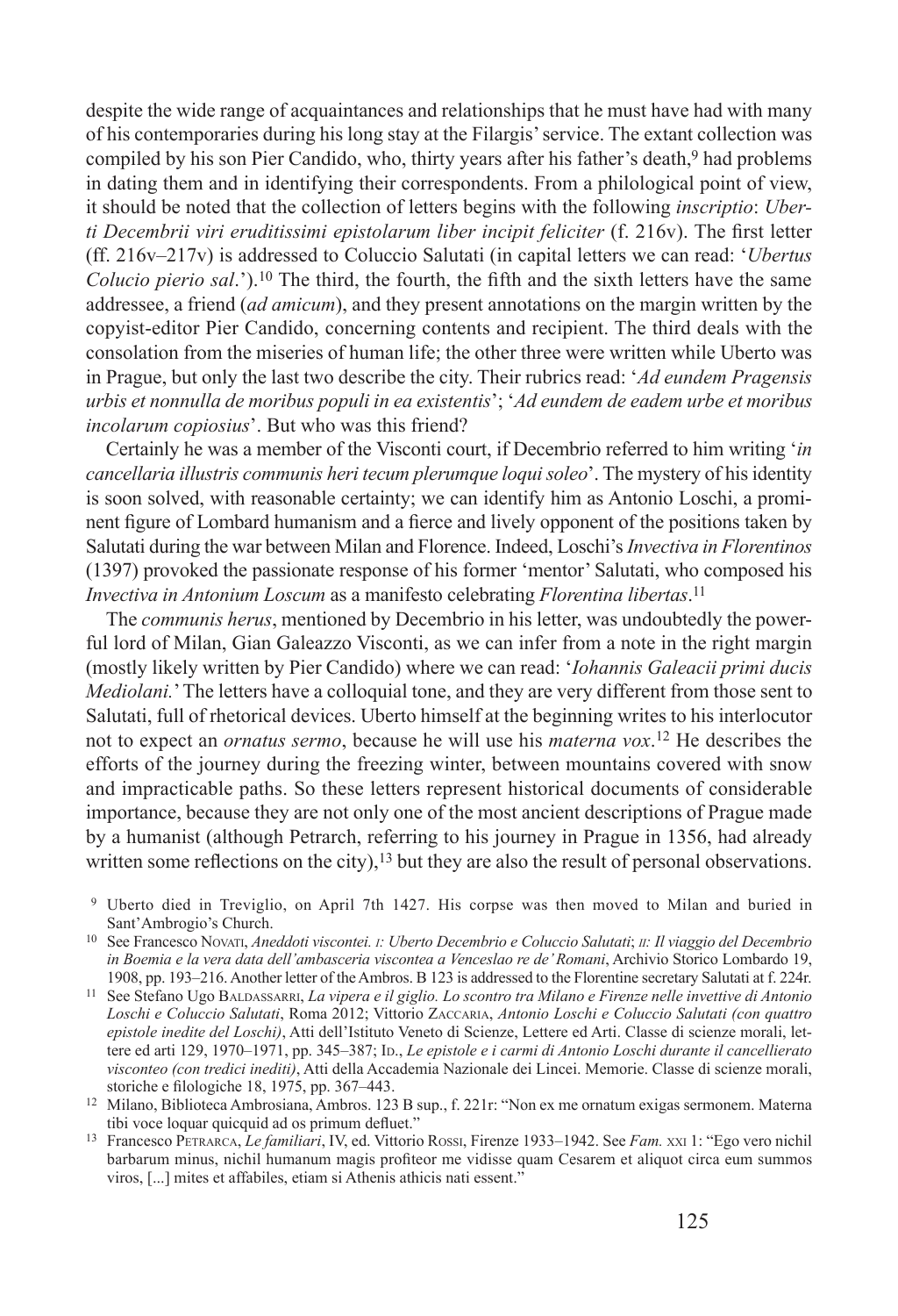In the first letter he seems to be impressed by the living conditions of this foreign people he calls *aquilonalis populus*, to wit, that they build their house with wood instead of stone, and have wood stove instead of fireplace. Decembrio writes that is very astounding *in tam acerbo gelu*, in bitterly cold weather, to see women half-naked, with light clothes, embracing their babies, while he himself was wrapped up in a fur-lined coat. But they think that it's a way to make the babies stronger and to get them used to the frigid climate. Decembrio uses this occasion to draw a parallel between them and ancient Italic people mentioned in a famous passage of Virgil's *Aeneid*: "*Natos ad flumina primum deferimus saevoque gelu duramus et undis.*"14 At this point the main interest of the writer seems to be almost anthropological or ethnographic. He refers of the strange custom of these women who every Saturday bathe together and show their nudity without shame, while men are everywhere: "*Publicis astantium oculis nuditatem ostendere non verentur in publicum apertis genitalibus.*" On the right margin of the folio there is the following note: '*Attende*'.15 All that, seems to him, barbaric and shameless ('*inverecundum et barbarum michi prorsus apparuit*').16 Then he goes on to describe their *domestica convivia* ('family banquets'), in which meat and bread were plentiful: from a large platter in the middle of the table, everyone serves himself with his hands. Rather than wine, they drink beer.

After these observations Decembrio adds that at first glance Prague seems a notable city, and inserts a note of historical interests, namely, that it was here that he met the '*rex Ungarie et totius Alemanie flos*',17 the king of Hungary and flower of the German nobility, gathered there in order to ensure the harmony of the two Marquises of Moravia. He surely refers to the two brothers Iodocus and Procopius, sons of the Margrave of Moravia. The Italian delegation, led by Giorgio Cavalli, stayed in Prague for a long time but was prevented from acting by unfavorable coincidences including the negotiations for the conclusion of peace between the Marquis of Moravia, Iodocus and Procopius. The dispute ended with the imprisonment of Wenceslas, who was accused of favoring Procopius. Only after the liberation of the Emperor Wenceslas in the autumn, could the skill of the diplomats bring the negotiations to a successful conclusion with the granting of the title of duke so earnestly sought by Visconti.

The letters ends with a comparison between Rome and Prague: both cities are divided by a river, respectively, the Tiber and the Vltava. Decembrio takes the opportunity to recall the famous bridge erected on 16 arches at the behest of Charles IV. Certainly, this was the consequence of the broader project of Charles IV to brighten up the city that had become the archbishopric in 1344. But in this first letter Decembrio limits his description of the city to a sketchy allusion, a simple mention. Then our humanist bids Antonio Loschi farewell,

<sup>14</sup> Ambros. 123 B sup., f. 221r. Cf. Verg. Aen., IX 603–604.

<sup>15</sup> Ibid.

<sup>&</sup>lt;sup>16</sup> Ibid. At this point it seems inevitable the comparison between these lines and the well-known and most famous letter of Poggio Bracciolini on the German baths. In this letter on the baths of Baden, written in 1416, Bracciolini celebrates the freedom of costumes of the natural environment of Baden, where the women-nymphs playfully joke in their chaste nudity, because the purpose of life is pleasure. Poggio Bracciolini, *Lettere*, I/3, ed. Helene Harth, Firenze 1984, p. 123: "Nam cuivis licet visendi, colloquendi, iocandi ac laxandi animi gratia aliorum balnea adire ac adstare, adeo ut et cum exeunt et cum ingrediuntur aquas feminae maiori parte corporis nudae conspiciantur. Nullae aditus custodiae observant; nulla ostia prohibent; nulla suspicio inhonesti. […] Ego autem ex deambulatorio omnia conspiciebam, mores, consuetudines, suavitatem victus, vivendi libertatem ac licentiam contemplatus. Permirum est videre qua simplicitate vivant, qua fide."

<sup>17</sup> Ambros. 123 B sup., f. 221v.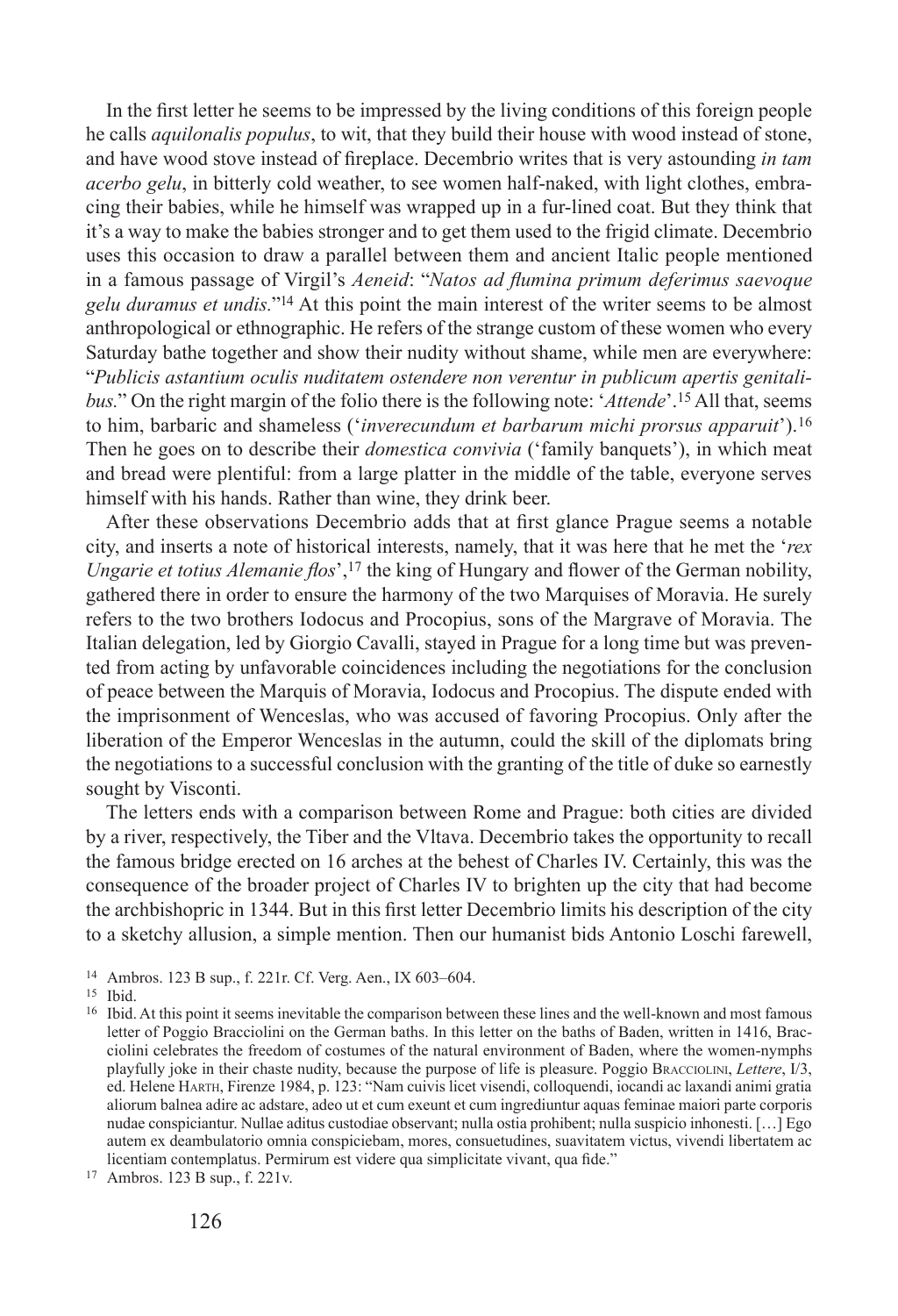with the promise that he will write and inform him more accurately as soon as he finds something new: "*Certiora tibi scribam cum plura videro, nunc sum novus incola terre. Vale, Prage IIII. Nonas Martij*."18

Shortly afterwards he wrote the second letter, which clearly reveals a change in the author's attitude. Decembrio himself says: "*Multa que primus adventus et rei novitas iudicare non permisit experientia propius nota fecit*."19 Only at that time, it was clear to him what kind of people lived in Prague, what kind of traditions and customs they had. He seems to be able to understand more in depth the nature of this people. Uberto admires the magnificence of the buildings in the city as well, the buildings stand out for their height and the public squares are adorned and tidy.

Even though Decembrio's letters exhibit his humanistic formation, they also reveal his intellectual curiosity and ethnographic interests. He writes about the unusual spectacle of cock fights, whose champions are worth more than thoroughbred horses. He warns his friend: '*Causam vide*' ('Points out the cause'). In simple and coarse Latin, he describes in detail the stages of the contests and reports hearing that these birds were fed with garlic and sour foods to make them more aggressive. He focuses mainly on the custom of these people to bet on '*in ancipiti huius cristate avis victoria*' ('on the uncertain victory of these crested birds').20 The spread and popularity of these shows of fighting between roosters probably have a historical reason in Prague. In fact the cock was associated with San Vito [St. Vitus], the patron of the city. In the Nordic countries San Vito is often represented with a rooster. Besides, the cock was the animal sacred to the pagan god Svantovid, and because of the similarity of that name with Saint Vitus, there had been a transfer of the property from the heathen to the saint.<sup>21</sup>

Subsequently he goes on to describe the relationship between men and women. Decembrio censures the extreme freedom enjoyed by Bohemian women, and a marginal note reads: *Mala consuetudo*. The note is an autograph of Pier Candido, but we don't know if it derives from the original of Uberto and so it can be considered as a personal opinion of the author, or if his son expresses his own idea. So it seems that he thinks it is immoral that women exert authority over their husbands: "*Dominium, ut apparet, quod est sordidum, in maritos assumunt.*"22 Most men are feckless and spend most of their time in taverns or brothels, "*ad tabernas meritorias se conferunt*".23 Under such conditions, modesty and virtue cannot be observed. The only exceptions are the few men who are artists and teachers of art.

At this point, our author offers some brief remarks on Prague University. When, following the issuance of the Papal Bull in January 1366, the *Studium generale* was founded in Prague at the king's request, the charter text prescribed the same educational system and customs that were in use in Bologna and Paris. We know that the first phase of university development was completed with the foundation of the *Collegium Carolinum* in 1366, established by Charles IV for masters of the faculties of Arts and Theology. The university of Paris was taken as a model. Probably Uberto Decembrio refers to this study structure when writes: "*Studium hic satis magnum viget* 

<sup>19</sup> Ibid.

<sup>18</sup> Ibid.

<sup>20</sup> Ibid.

<sup>21</sup> Johann Georg Kohl, *Austria*, Philadephia 1844, p. 18.

<sup>22</sup> Ambros. 123 B sup., f. 222r.

<sup>23</sup> Ibid.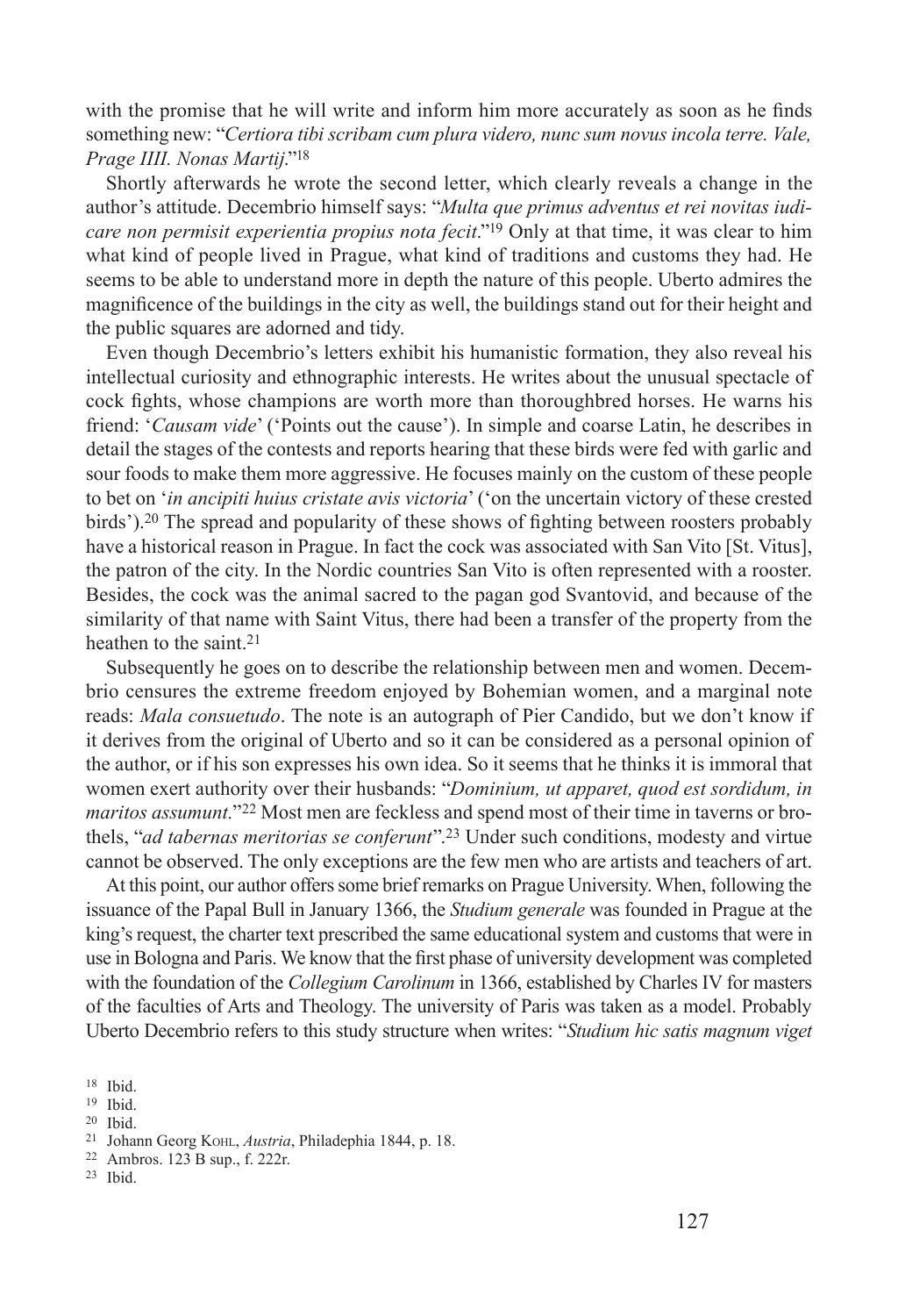in artibus, potissimum in theologica facultate. In legibus vero et medicina non ita."<sup>24</sup> Indeed we know the passion, nourished by the king, for the theological writings of St. Augustine. It formed the basis of his spirituality, acquired during his long stay in Italy.

The perplexity of the author could in part be related to the fact that there was a structural difference between Italian universities and most universities outside Italy. Non-Italian universities, with the exception of Montpellier, were composed of four faculties, namely theology, law, medicine, and philosophy (including the arts), among which theology was predominant. Italian universities (except Salerno) were founded as schools of Roman and Canon Law which were supplemented by some preparatory courses in grammar and rhetoric. During the thirteenth century, the teaching of medicine was established in Bologna and elsewhere, and medicine, together with the Aristotelian philosophy, grammar and rhetoric and mathematics came to constitute an independent faculty often competing against law. Italian universities never had a separate faculty of theology; and theological education in Italy was always limited to the schools of the religious orders and to a few sporadic courses within the faculty of medicine and arts.

Decembrio's comments on the study structure of Prague University are limited to these few words, to which he adds that the number of students is around ten thousand.

Immediately after referring to the *Studium*, the attention of Decembrio is focused on the religious architecture of the city. He reminds his friend the work begun under the reign of Charles IV was left incomplete because of his death. He also celebrates the beauty and richness of the marble of the church of the Virgin Mary, where, for two days after his death, citizens could view the mortal remains of the emperor. The humanist is surprised by the fact that, in this church, religious functions are celebrated night and day. Concerning the Chapel of St. Wenceslas I, famous for its mosaics and frescoes, he only relates the story of the prince, revered as a saint by the Catholic Church. The humanist touches on the cruel murder of Wenceslas I, duke of Bohemia, victim of the brutal hand of his brother and his mother. Decembrio manifests all his painful disapproval. It is interesting to note that an allusion to this event is also found in the *Historia Bohemica* of Enea Silvio Piccolomini.25

Then there is a brief reflection on the danger of the countryside. Indeed, the risks of traveling were a recurrent *topos* in the literature of that period.

The last part of the letter consists of a long discussion of the geographical names of the region, in which the author develops a series of arguments drawn largely from his humanistic formation. Since Visconti was a great patron of learning who collected a noteworthy library containing both Greek and Latin books, Decembrio had been able to broaden and deepen his knowledge through the study of the classics.

Since the middle of the fourteenth century a process of rebirth of geographical and chorographic literature had started and Decembrio does not depart from the methods that were characteristic of the contemporary and their production.26 In effect, Decembrio's reflections

<sup>24</sup> Ambros. 123 B sup., f. 222r.

<sup>&</sup>lt;sup>25</sup> Enea Silvio Piccolomini, *Historia Bohemica*, XV, eds. Joseph HEJNIC – Hans ROTHE, Köln 2005.

<sup>&</sup>lt;sup>26</sup> Among the many merits attributed to Francesco Petrarca there is also to have promoted these studies, both discovering and putting into circulation the works of Latin authors such as Pomponio Mela (*De chorographia*), Pliny the Elder (*Naturalis historia*), Gaius Julius Solinus (*Collectanea rerum memorabilium*) and Isidore of Seville (*Etymologiae*). It will be also important Chrysoloras' contribution to these studies: coming in Italy in 1397, he brought many Greek manuscripts and one of them contained the *Geography* of Ptolemy. See Sebastiano GENTILE, *L'ambiente umanistico fiorentino e lo studio della geografia nel secolo XV*, in: Luciano Formisano – Gloria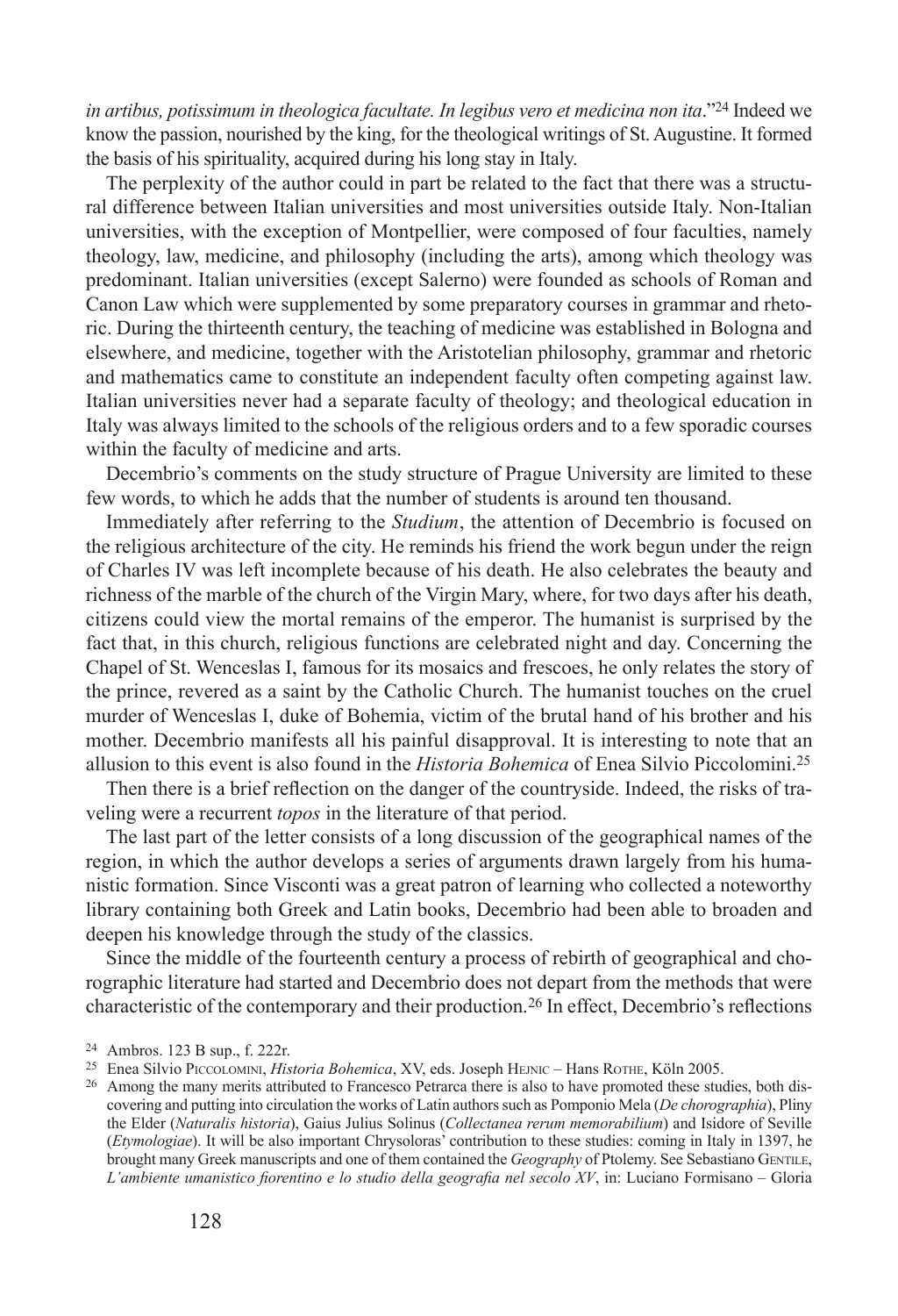are based solely on the interpretation of classical texts. Thus, his discussion relies on sources like Isidore of Seville, or Lucan's *Pharsalia*. In some cases, he introduces a personal comment, such as '*Hoc non probo*, *ut existimo*'. It is worth noting what he writes about the name Bohemia. Decembrio argues that the region was once called *Boetia* and that the name derives from the constellation Boeotes.<sup>27</sup> In support of his claim, he cites a passage from Lucan's *Pharsalia*: '*Boetii coiere duces*',28 but the quotation is inapt, because the Latin author is talking about Boeotians, inhabitants of Boeotia, a region in Greece. We cannot know for sure if Uberto is trying to dignify his statements with recourse to the authority of Lucan, while aware of the misinterpretation, or if, instead, it is an unintentional error due to the fact that he always quotes from memory. Certainly this was not an exception among the humanists. To confirm this, at the end of the letter, Decembrio admits that he has not been able to find a copy of Lucan in all of Prague: '*Nam nunc cum magna librorum hic adsit inopia, quem consulam nescio*.'29 So he asks his friend to let him know as soon as possible what the Latin author wrote about the names of these Nordic peoples: '*Precor ut aquilonalium nomina populorum a Lucano perscripta transmittas.*'30

In conclusion, Decembrio refrains from a negative judgment on the culture of these people who, despite knowing the name of Caesar and having experienced his yoke, are ignorant of Latin culture.31

Certainly, we are dealing with a kind of intellectual humanist claim. This is not the place to delve into issues related to the concept that the Italian writers and humanists had of the Nordic peoples. Humanists emphasized the features of the *barbarus* which were contrary to their own value system as men of learning.32 It was a common practice in Italy call the rest of the world *ultramontani barbari*. In that regard, we recall that the same Petrarch, who had also expressed his admiration for the people of Prague, in some of his letters, extoled the greatness of Italy, protected from the *furor barbaricus* thanks to the Alps.33 It is worth

Fossi – Paolo Galluzzi (eds.), Amerigo Vespucci. La vita e i viaggi, Firenze 1991, pp. 11–45. Closely related to the renewal of historiographical canon, which introduces in the historical writing excursus of physical geography, anthropology and politics, it started a process of rebirth of geographical and chorographic treatises between Humanism and Renaissance. See, in this regard, the recent contribution of Domenico Defilippis, *La rinascita della corografia tra scienza ed erudizione*, Bari 2001. See also Numa Broc, *La geografia del Rinascimento. Cosmografi, cartografi, viaggiatori. 1420–1620*, Modena 1989; Manlio Pastore Stocchi, *La cultura geografica dell'Umanesimo*, in: Giovanni Pugliese Carratelli (ed.), Optima Hereditas. Sapienza giuridica romana e conoscenza dell'ecumene, Milano 1992, pp. 563–586; Francesco Prontera, *Geografia e geografi nel mondo antico*, Bari 1990.

- <sup>27</sup> Cf. Giovanni Boccaccio, *Genealogiae deorum gentilium libri*, VII–VIII, ed. Vittorio Zaccaria, in: G. Boccaccio, Tutte le opere, ed. Vittore Branca, Milano 1964–1998.
- <sup>28</sup> Luc. Phars. III 174.
- <sup>29</sup> Ambros. 123 B sup., f. 222v*.*
- <sup>30</sup> Ibid.
- <sup>31</sup> Ibid: "Hic enim liber ignotus est, licet Cesaris nomen de quo agit, sit hic et ubique notissimum, cuius iugum maiorum suorum sensere cervices."
- <sup>32</sup> Gábor Almási, *I Valacchi visti dagli italiani e il concetto di barbaro nel Rinascimento*, Storia della Storiografia 52, 2007, pp. 49–66; Luca p'Ascia, Coscienza della Rinascita e coscienza antibarbara. Appunti sulla visione *storica del Rinascimento nei secoli XV e XVI*, in: Renzo Ragghianti – Alessandro Savorelli (eds.), Rinascimento: mito e concetto, Pisa 2005, pp. 1–37; Massimo Donattini, *Il giardino e la muraglia*. *Le Alpi nella letteratura geografica del Rinascimento*, in: Rosanna Gorris Camos (ed.), Les montagnes de l'esprit. Imaginaire et histoire de la montagne à la Renaissance, Aosta 2005, pp. 183–208.
- <sup>33</sup> See Francesco Petrarca, *Res seniles,* VII/1, in: F. Petrarca, *Res seniles*, eds. Silvia Rizzo Monica Bertè, Firenze 2006–2014. For Italian scholars of the Renaissance the concept of humanism contrasted with that of barbarism. They used this distinction as a means for expressing a fierce cultural pride.